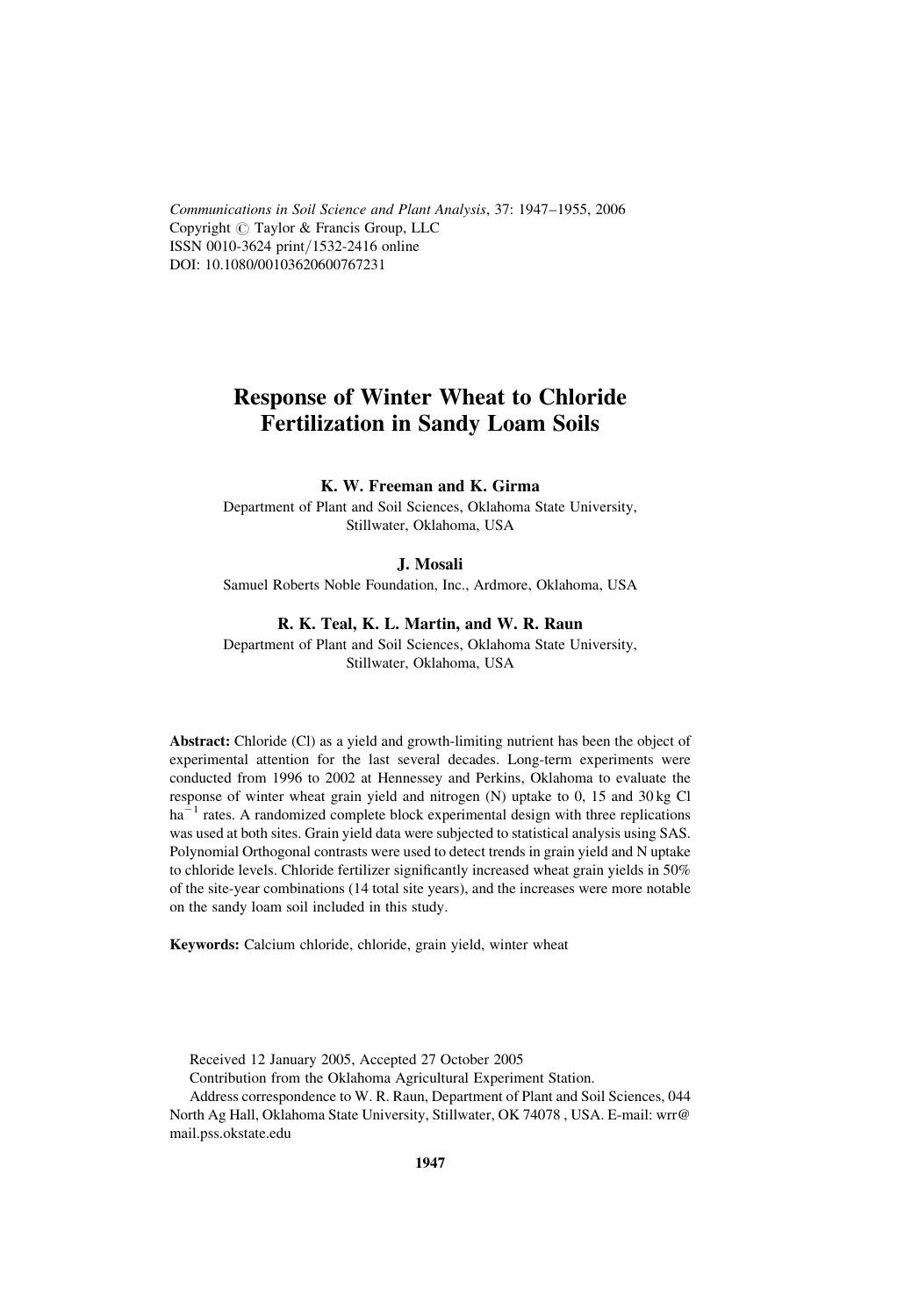# INTRODUCTION

Chloride (Cl) is an essential plant nutrient involved in several processes taking place in the plant including osmotic regulation (Kafkafi and Xu 2002); photosynthesis by evolution of oxygen  $(O_2)$  in photosystem, enzyme activation, and transportation of other plant nutrients (Broyer et al. 1954; Ozanne, Woolley, and Broyer 1957; Grant, Lamond, and Mohr 2003); plant development; lodging prevention, and disease suppression (Wallace 1944; Engel, Bruebaker, and Emborg 1994). Chloride has also been found to control physiological leaf spotting in some winter and durum wheat varieties and barley (Smiley, uddin, et al., 1993; Engel, Bruebaker, and Emborg 2001).

As a yield-and growth-limiting nutrient, Cl has been the object of experimental attention for the past several decades. However, recent publications related to Cl nutrition contained contradicting reports, where some reported the importance of supplementing crops with this nutrient but others not. The latter conclusion arises from the fact that Cl is required by plants in a very small amount, and this amount can be obtained from the processes in the soil and the surrounding environments plus from fertilizers designed to supply crops with macronutrients such as potassium  $(K)$  and calcium  $(Ca)$  $(e.g., KCl and CaCl<sub>2</sub>)$  (Carr, Martin, and Melchior 2001). These compounds contain some chloride that can be used by crops to satisfy their requirement. Annual chloride depositions of 13 to 40 kg ha<sup> $-1$ </sup> in precipitation are common and may increase to more than  $112 \text{ kg } \text{ha}^{-1}$  in coastal areas (Lamond and Leikam 2002). Because of the distance away from seawater high in Cl, inland areas are known to receive much lower amounts of Cl in rainfall. Several of the current Cl-related research activities are focused on the benefits obtained from Cl in suppressing foliar and root diseases (Miller 1998; Miller and Jungman 1998; Engel and Grey 1991; Christensen and Brett 1985; Thomason et al. 2001) rather than on grain yield.

However, there are several research studies that demonstrate the importance of fertilizing crops with Cl in the United States and elsewhere to maintain grain yields, especially in soils where the soil Cl is low, such as sandy and sandy loam soils (Sillanpää 1982). According to Glant, McLaren, and Johnston (2001), soil Cl levels less than  $36 \text{ kg ha}^{-1}$  in the top 0.6 m of soil are generally used as an indication of insufficient quantity, and a level of  $36-72 \text{ kg } \text{ha}^{-1}$  is assumed to be adequate. Chloride response to yield follows the concept of response of crops to mobile nutrients. This means the yield can be related directly to the amount of Cl, given that this nutrient is the most limiting one in the soil. It is also important to note that Cl is mobile and subject to leaching. Research conducted on coarse-textured Mollisols in Argentina showed that Cl fertilization increased wheat grain yields in 50% of the sites. Averaged over 10 locations, the grain yield benefit due to chloride fertilization was  $253 \text{ kg}$  ha<sup>-1</sup> and it was mostly explained by a greater number of grains per square meter (Díaz-Zorita, Duarte, and Baracco 2004). Soil Cl levels of  $13.2 \text{ mg kg}^{-1}$  were adequate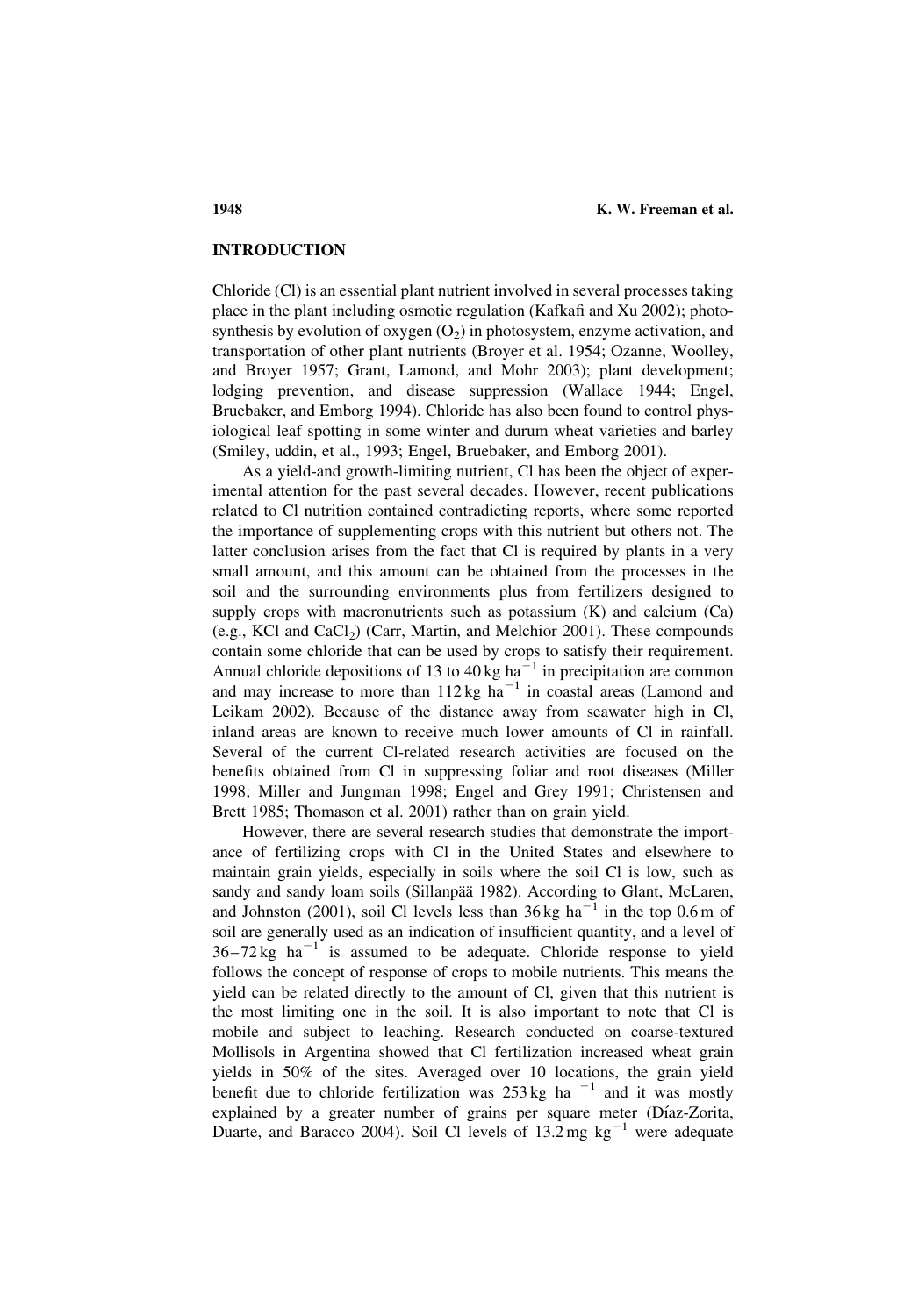#### Response of Winter Wheat to Chloride Fertilization 1949

for maximum grain yields (Díaz-Zorita, Duarte, and Barraco 2004). Research conducted in Canada between 1996 and 1998 on clay loam and fine sandy loam textured soils revealed that soil Cl levels were low in all years at the fine sandy loam site and in 1996 and 1998 at the clay loam site (Roberts 1999). Research in the Great Plains showed that Cl significantly increased wheat grain yields by as much as  $1546 \text{ kg ha}^{-1}$  at three sites, increasing gross return by \$50 ha<sup>-1</sup> (Lamond, Roberson, and Rector 1999). Generally, wheat grown in Cldeficient soils responded positively to Cl rates less than  $50 \text{ kg}$  ha<sup>-1</sup>. Research findings suggest that soil ( $0-25$  cm) Cl levels less than 33 kg ha<sup>-1</sup>, will require  $22 \text{ kg}$  Cl ha<sup>-1</sup> applied as KCl (Lamond and Leikam 2002). Further, the concentration of Cl in wheat should be 0.4% in the whole plant at the boot to flowering stage to achieve maximum yield potential (Lamond 2003). Research conducted in the Great Plains of the United States showed that yield response occurs about half the time when plant Cl is between 0.12 and 0.4%, but it occurs 80% of the time when plant Cl concentrations are 0.12% or less (Lamond 2003). Similar results were also reported from research conducted in the Pacific Northwest regions of the United States, where Cl fertilization practices increased productivity of wheat and other crops (Grant, Lamond, and Mohr 2003; Engel et al. 1997).

One of the important functions of Cl as a whole is its significance in suppressing some foliar diseases. In this respect, several research findings were published (Miller and Jungman 1998; Engel and Grey 1991; Christensen et al. 1981) that documented the benefits of Cl fertilization in lowering the negative effects of disease during the development of the crops and the subsequent improvement in yield. In Texas, topdress applications of Cl have caused significant reduction of leaf rust and septoria ratings at bloom and significant yield responses. They found a strong positive and significant interaction between Cl and systemic foliar fungicides, which are commonly used in wheat (Miller and Jungman 1998).

Some researchers attribute the Cl effect to nondisease wheat growthlimiting factors (Engel, Ecknoff, and Berg 1994; Fixen 1993). According to these researchers, Cl fertilization is beneficial in preventing the occurrence of a leaf spot syndrome that is not disease related (Engel et al. 1997; Smiley, Gillespie-Sasse, et al., 1993). In support to their argument, they suggested that  $48 \text{ kg/ha}^{-1}$  Cl fertilization decreased physiological leafspot on winter wheat in Saskatchewan.

Others claim that Cl may increase wheat grain yields by enhancing  $NH<sub>4</sub><sup>+</sup>$ supply attributed to lower leaf osmotic potentials, delayed nitrification in the soil, and inhibition of take-all root rot (Gaeumannomyces graminis) disease (Christensen and Brett 1985; Koening and Pan 1996). This is an interesting aspect of Cl because this indicates that the uptake of major nutrients such as N depends on its availability in the soil. In fact, several researchers underlined Cl's role in uptake of other nutrients, especially macronutrients such as N.

In Oklahoma, research conducted for 8 years on the effect of Cl on wheat grain yield and take-all disease found that only in 2 years' yield was significantly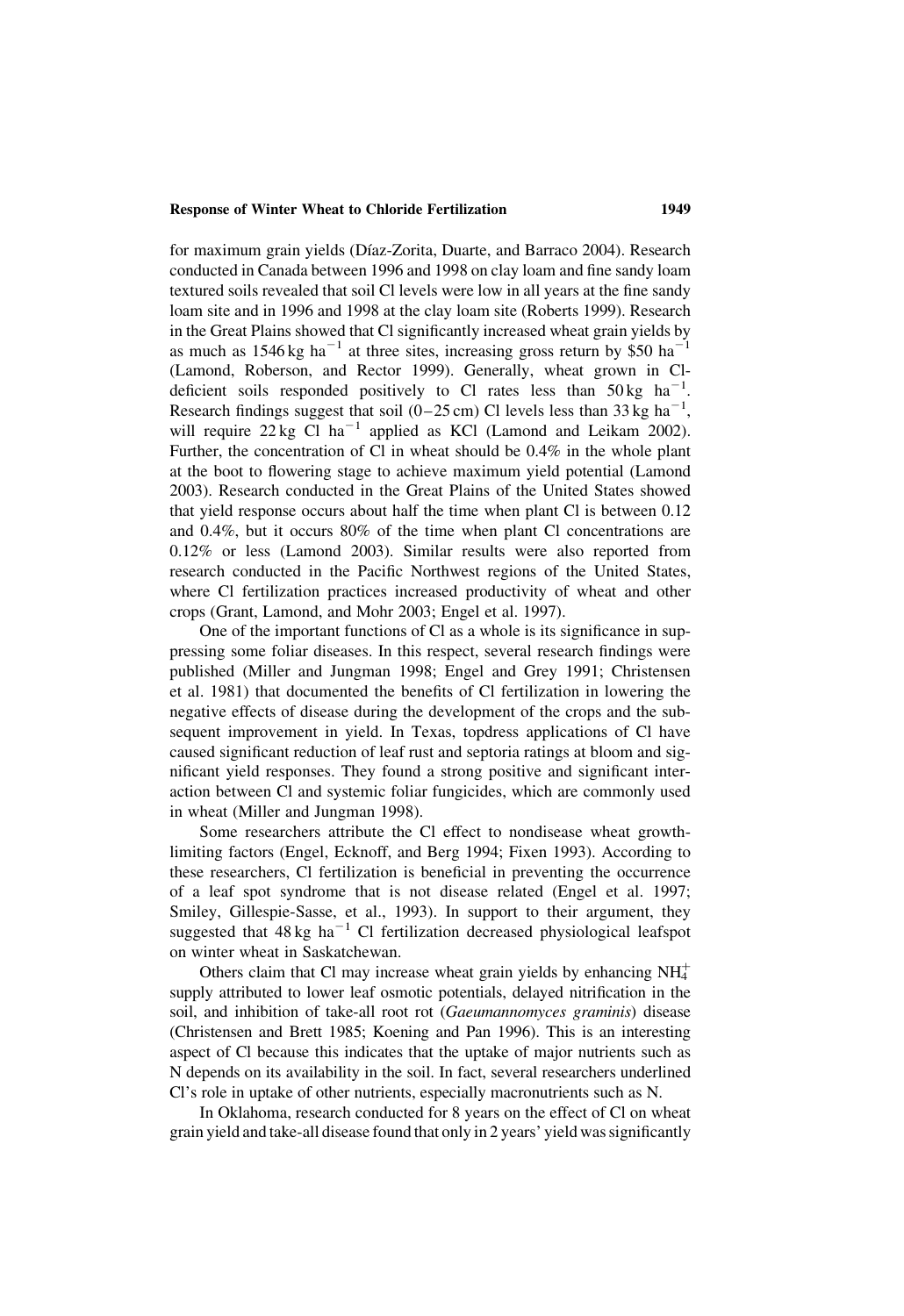affected by Cl levels (Thomason et al. 2001). This was apparently because of the high Cl level in the soil of the experimental site, which was a silty loam. Soil survey research across the state, however, revealed that about 32% of soil samples collected from 17 counties had Cl less than optimum for soil samples 60 cm deep (Zhang 2000). This means that in the topsoil where wheat roots are abundant, the nutrient is below optimum level. According to this report, in the surface soil (15 cm), 98% of the samples showed response to Cl fertilization. Another 2-year and three-site study in Oklahoma showed an inconsistent response of wheat grain yield to applied Cl (Zhang and Raun 2004).

In today's wheat production in Oklahoma, farmers use mainly N and phosphorus (p) fertilizers that do not have Cl. The practice of avoiding fertilizers containing metallic salts of Cl shows possible deficiency of Cl in soils for crop requirements, especially in high-yielding deep sandy soils with low organic matter (LaRuffa et al. 1999). According to the National Atmospheric Deposition Program (NADP), Cl deposition has been decreasing by 0.04 kg  $ha^{-1}$  annually since 1983 (NADP 2003) as a result of various measures to reduce pollution. This indicates that Cl as a micronutrient needs to be studied for cropping systems and soil conditions of a given agro-ecology. Additionally, few studies were conducted to assess the effect of Cl on uptake of N by wheat. With this in mind, long-term Cl experiments were initiated in 1995 at two locations in different soils in Oklahoma to assess the response of winter wheat grain yield and N uptake to Cl fertilizer.

### MATERIALS AND METHODS

Two experiments were conducted from 1996 to 2002 at Hennessey (Shellabarger sandy loam –fine loamy, mixed, thermic Udic Argiustolls) and Perkins (Teller sandy loam –fineloamy, mixed, thermic Udic Argiustolls), Oklahoma, to evaluate the response of winter wheat grain yield and N uptake to Cl fertilizer. The Hennessey location is a typical environment for wheat production in north central Oklahoma. The Perkins location is on a deep, sandy, low-organic-matter soil, which is more prone to leaching of mobile nutrients including Cl in soil solution. Initial soil test data are reported in Table 1. A one-to-one soil-to-water paste was used to extract initial soil Cl (Diamond 1994) and was quantified using a Lachat (Milwaukee, WI) flow injection analyzer.

A randomized complete block experimental design with three replications was used at both sites with three rates of 0, 15, and 30 kg Cl  $ha^{-1}$  using calcium chloride (CaCl<sub>2</sub>). Plot sizes were 4.9 m by 6.1 m.

The winter wheat variety Tonkawa was used during the 1996 to 1999 cropping seasons. This variety was replaced by Custer from 2000 to 2002. Wheat was planted between October and November for all experiments at a seeding rate of  $98 \text{ kg/ha}^{-1}$ . All other crop management practices were carried out as per the recommendation of the respective sites. Wheat was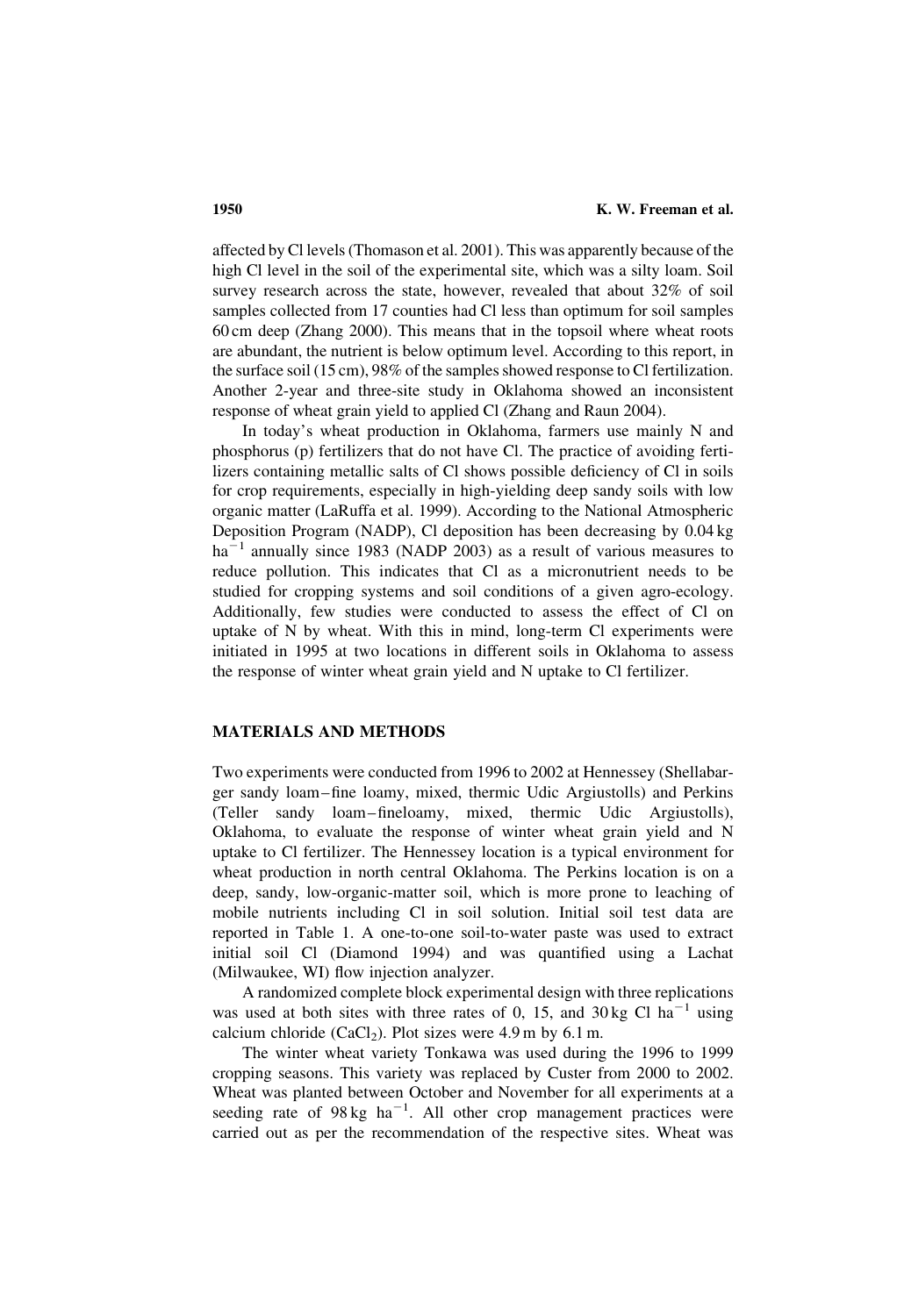#### Response of Winter Wheat to Chloride Fertilization 1951

Table 1. Initial soil chemical characteristics at Hennessy and Perkins sites in Oklahoma

| Location                 | pH  | $NH_A-N$ | $NO3-N$ |           | $(mg kg^{-1})$ $(mg kg^{-1})$ $(mg kg^{-1})$ $(mg kg^{-1})$ | $(mg kg^{-1})$ |                             |
|--------------------------|-----|----------|---------|-----------|-------------------------------------------------------------|----------------|-----------------------------|
| Hennessey 5.8<br>Perkins | 6.0 | 19       | 14<br>Δ | 142<br>51 | 674<br>143                                                  |                | 12 <sup>a</sup><br>$\leq a$ |

*Notes:* Samples were collected from the surface  $(0-15 \text{ cm})$  except for chloride, where additional samples were analyzed from the entire 0-60 cm depth.

pH and Cl, 1:1 soil–water extraction.  $NH_4$ -N and  $NO_3$ -N, 2 M KCl extraction. P and K, Mehlich III extraction.

 $\textdegree$ Soil chloride level in the 0-60-cm depth.

harvested from the center of each plot in June with a Massey Ferguson 8XP plot combine, removing an area of 2.0 m by 6.1 m. A Harvest Master yieldmonitoring computer installed on the combine recorded yield data, and subsamples were collected. Grain samples were dried in a forced-air oven at 66 $\degree$ C, ground to pass a 140-mesh sieve (100  $\mu$ m), and analyzed for total N content using a Carlo-Erba 1500 dry combustion analyzer.

Grain yield data were subjected to statistical analysis using SAS (SAS Institute 2001). Polynomial orthogonal contrasts were used to detect trends in grain yield or N uptake in response to Cl levels.

#### RESULTS AND DISCUSSION

# Grain Yield

Chloride rates significantly increased wheat grain yield in 50% of the year – site combinations (Tables 2 and 3). At Hennessey in 1998, a quadratic trend

| Parameter                    | 1996 | 1997 | 1998 | 1999      | 2000 | 2001 | 2002 | Average |  |
|------------------------------|------|------|------|-----------|------|------|------|---------|--|
| Cl: 0 Kg ha <sup>-1</sup>    | 2.47 | 2.07 | 4.10 | 2.31      | 4.25 | 2.20 | 3.50 | 3.00    |  |
| Cl: 33.6 Kg ha <sup>-1</sup> | 2.40 | 2.17 | 4.50 | 2.33      | 4.23 | 2.11 | 3.89 | 3.06    |  |
| Cl: 67.2 Kg ha <sup>-1</sup> | 2.42 | 2.66 | 4.29 | 2.10      | 4.04 | 2.44 | 3.99 | 3.13    |  |
| <b>SED</b> contrast          | 0.18 | 0.50 | 0.14 | 0.20      | 0.13 | 0.10 | 0.40 | 0.09    |  |
| Linear                       | NS   | NS   | NS   | <b>NS</b> | NS   | *    | NS   | NS      |  |
| <b>Ouadratic</b>             | NS   | NS   | *    | NS        | NS   | NS   | NS   | NS      |  |

**Table 2.** Effect of chloride fertilizer (CaCl<sub>2</sub>) on wheat grain yield (Mg ha<sup>-1</sup>) at Hennessey, Oklahoma

Notes: NS, not significant. \*, \*\*, significant at the 10%, 5% levels, respectively. SED: standard error of the difference between two equally replicated means.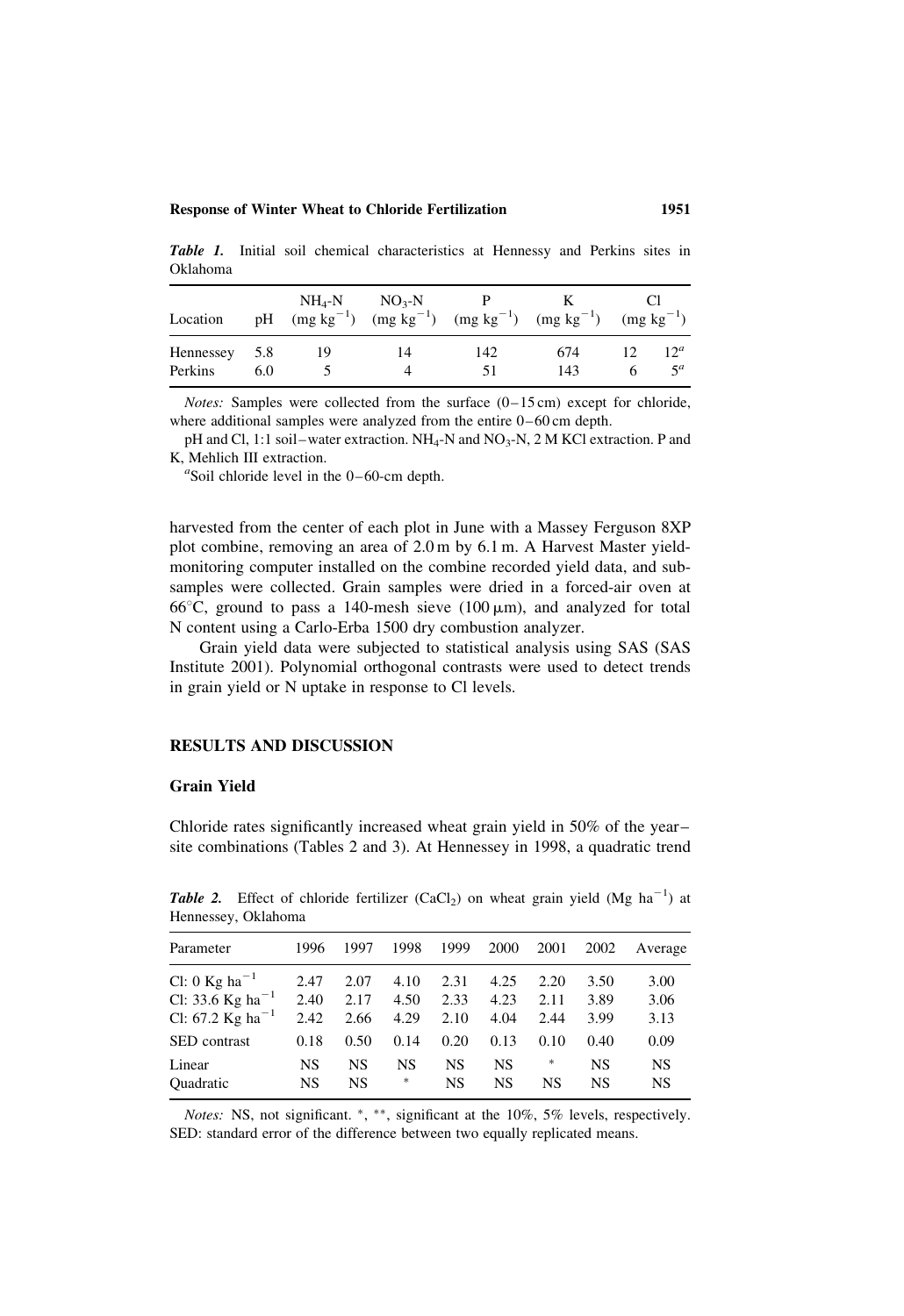**Table 3.** Effect of chloride fertilizer (CaCl<sub>2</sub>) on wheat grain yield (Mg ha<sup>-1</sup>) at Perkins, Oklahoma

| Parameter                    | 1996   | 1997 | 1998      | 1999 | 2000 | 2001      | 2002      | Average |
|------------------------------|--------|------|-----------|------|------|-----------|-----------|---------|
| Cl: 0 Kg ha <sup>-1</sup>    | 1.16   | 0.63 | 1.62      | 0.86 | 1.21 | 2.18      | 2.78      | 1.49    |
| Cl: 33.6 Kg ha <sup>-1</sup> | 1.22   | 0.66 | 1.61      | 0.89 | 1.47 | 2.16      | 2.92      | 1.56    |
| Cl: 67.2 Kg ha <sup>-1</sup> | 1.47   | 0.83 | 1.92      | 1.12 | 1.67 | 2.06      | 2.87      | 1.71    |
| <b>SED</b> contrast          | 0.12   | 0.07 | 0.19      | 0.13 | 0.16 | 0.13      | 0.14      | 0.06    |
| Linear                       | $\ast$ | **   | <b>NS</b> | *    | $**$ | <b>NS</b> | <b>NS</b> | $**$    |
| <b>Ouadratic</b>             | NS     | NS   | NS        | NS   | NS   | NS        | NS        | NS      |

Notes: NS, not significant.  $*, **$ , significant at the 10%, 5% levels, respectively. SED: standard error of the difference between two equally replicated means.

was observed. The response at Hennessey in 1998 showed a common response trend of mobile nutrients such as Cl. In 2001, wheat grain yield increased linearly with an increase in Cl levels. Even though not significant, an increasing linear trend in grain yield was observed at Hennessey in 1997 as well as in 2002. In contrast, in 2000 a decrease in yield was observed with an increase in Cl rate. The average increment in grain yield (cf. no Cl check) averaged over years was only 2 and 4%, respectively for 33.6 and 67.2 kg ha<sup> $-1$ </sup> Cl rates. The increase in grain yield for some of the years might be attributed to nitrification inhibition in soils where pH was low as reported by previous research (Christensen and Brett 1985; Roseberg, Christensen, and Jackson 1986). The conditions that induce Cl response of crops in soils such as Hennessey are primarily rainfall and pH. The initial soil Cl levels both on the surface (0 – 15 cm) and at a depth of  $0 - 60$  cm (Table 1) were slightly lower than that required for optimum yield. This explains the irregularity in response observed at this location.

At Perkins, wheat grain yield was significantly influenced in four years (1996, 1997, 1999, and 2000) and the average of all years. In all cases, a linear response was observed where yield was increased with an increase in Cl rate. Over years, 33.6 and  $67.2 \text{ kg}$  ha<sup>-1</sup> Cl fertilization resulted in 5.0 and 14.5% increment in grain yield. The fact that this site is characterized by a sandy loam soil might explain the linear response to Cl. The initial soil test level of 6.0 mg  $kg^{-1}$  at this site was way below the 13.2 mg  $kg^{-1}$  required for optimum grain yield when Cl is the most limiting nutrient. This partially explains why significant responses to Cl were obtained at Perkins. As an anion, Cl is not readily adsorbed on the soil exchange complex or organic matter and mostly present in the soil solution. Because of this, Cl moves readily with soil water and is more prone to loss in sandy soils. This results in a quick depletion of Cl deposited in the soil, resulting in deficiency and subsequent response of wheat to applied Cl.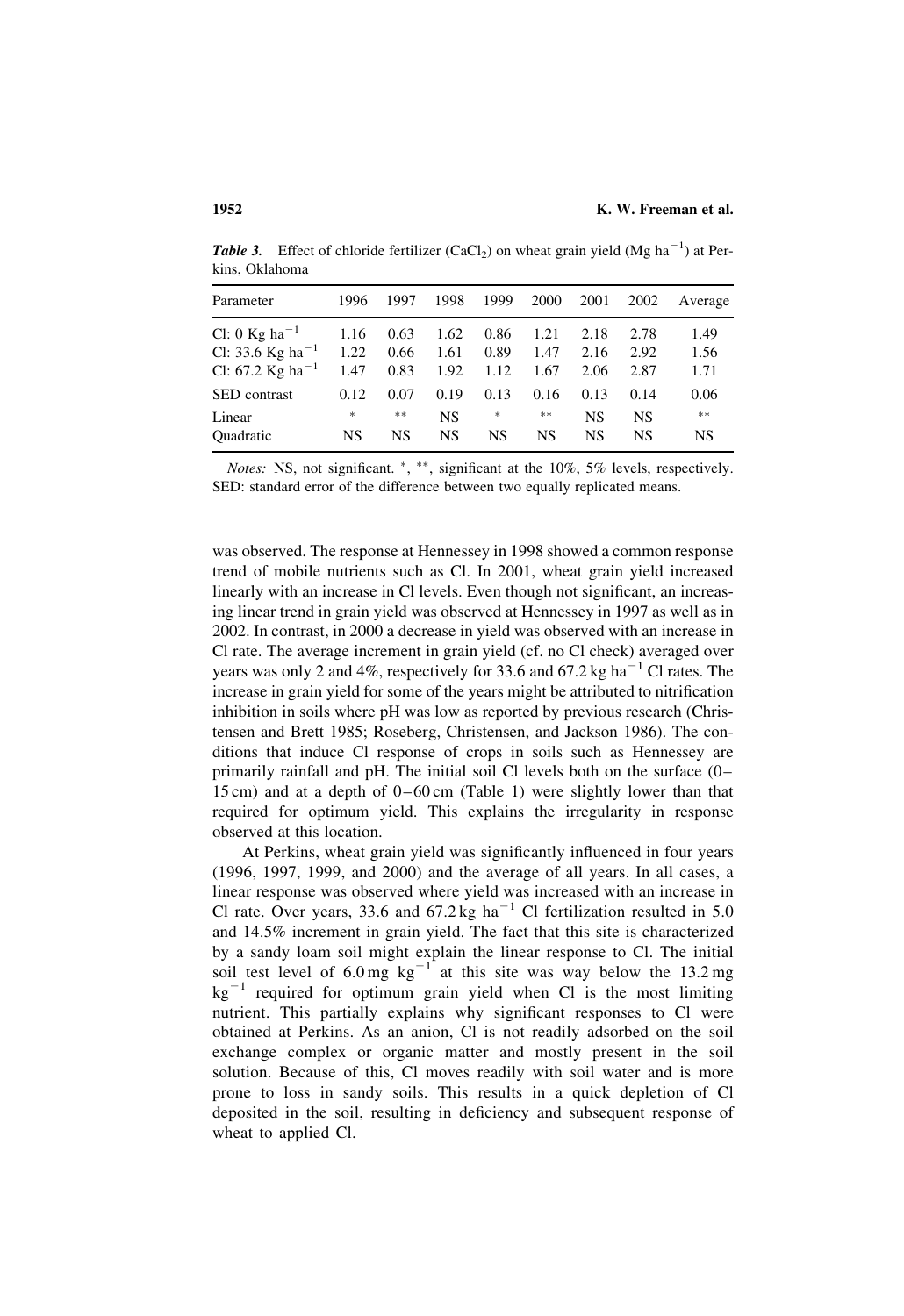**Table 4.** Effect of chloride fertilizer (CaCl<sub>2</sub>) on grain N uptake (Kg ha<sup>-1</sup>) at Hennessey, Oklahoma

| Parameter                              | 1996      | 1997 | 1998  | 1999 | 2000 | 2001 | 2002  | Average |
|----------------------------------------|-----------|------|-------|------|------|------|-------|---------|
| Cl: 0 Kg ha <sup><math>-1</math></sup> | 77.6      | 68.4 | 107.3 | 58.6 | 99.4 | 54.9 | 98.0  | 80.9    |
| Cl: 33.6 Kg ha <sup>-1</sup>           | 77.2      | 73.8 | 120.6 | 57.7 | 99.5 | 56.0 | 109.3 | 83.8    |
| Cl: 67.2 Kg ha <sup>-1</sup>           | 74.6      | 86.6 | 115.6 | 52.2 | 99.3 | 62.6 | 108.7 | 85.7    |
| <b>SED</b> contrast                    | 5.5       | 15.8 | 4.7   | 5.3  | 8.3  | 3.3  | 10.8  | 2.9     |
| Linear                                 | NS        | NS   | NS    | NS   | NS   | NS   | NS    | $\ast$  |
| <b>Ouadratic</b>                       | <b>NS</b> | NS   | *     | NS   | NS   | **   | NS    | NS      |

NS, not significant.  $*,$  \*\*, significant at the 10%, 5% levels, respectively. SED: standard error of the difference between two equally replicated means

The results from this site clearly shows that sandy loam soils in Oklahoma need to be supplemented with Cl especially if potassium is inherently available and if calcium is not applied to the soils, because the fertilizer form of these two nutrients contain Cl. This is an important part of wheat management because farmers tend to supply wheat mainly with N and P fertilizers and not potassium, leading to Cl deficiency in those soils. The results obtained here are also in agreement with previous research reports (Thomason et al. 2001; Koening and Pan 1996; Zhang 2000).

#### Grain Nitrogen Uptake

Chloride levels affected this variable in 2 of 7 years at Hennessey, in 1 of 7 years at Perkins (Tables 4 and 5), and the average of years at both locations. In 2001 at Hennessey and in 2000 at Perkins, a significant linear response in grain N uptake was obtained with increasing rates of Cl, while a quadratic response was obtained at Hennessy in 1998. In 1996 and 1999 at Hennessey, the N uptake decreased linearly but insignificantly with

| Parameter                    | 1996 | 1997 | 1998 | 1999      | 2000   | 2001      | 2002      | Average |
|------------------------------|------|------|------|-----------|--------|-----------|-----------|---------|
| Cl: 0 Kg ha <sup>-1</sup>    | 28.6 | N/A  | 29.1 | 17.8      | 21.2   | 54.4      | 66.0      | 35.7    |
| Cl: 33.6 Kg ha <sup>-1</sup> | 28.2 | N/A  | 31.1 | 19.3      | 26.0   | 55.3      | 70.4      | 38.4    |
| Cl: 67.2 Kg ha <sup>-1</sup> | 36.0 | N/A  | 36.8 | 21.3      | 29.8   | 52.8      | 69.2      | 41.0    |
| SED contrast                 | 4.5  | N/A  | 5.6  | 3.3       | 4.0    | 3.1       | 5.0       | 1.4     |
| Linear                       | NS   | N/A  | NS   | NS.       | $\ast$ | <b>NS</b> | <b>NS</b> | $**$    |
| <b>Ouadratic</b>             | NS   | N/A  | NS   | <b>NS</b> | NS     | NS        | NS        | NS      |
|                              |      |      |      |           |        |           |           |         |

**Table 5.** Effect of chloride fertilizer (CaCl<sub>2</sub>) on grain N uptake (Kg ha<sup>-1</sup>) at Perkins, Oklahoma

Notes: NS, not significant. \*, \*\*, significant at the 10%, 5% levels, respectively. SED: standard error of the difference between two equally replicated means.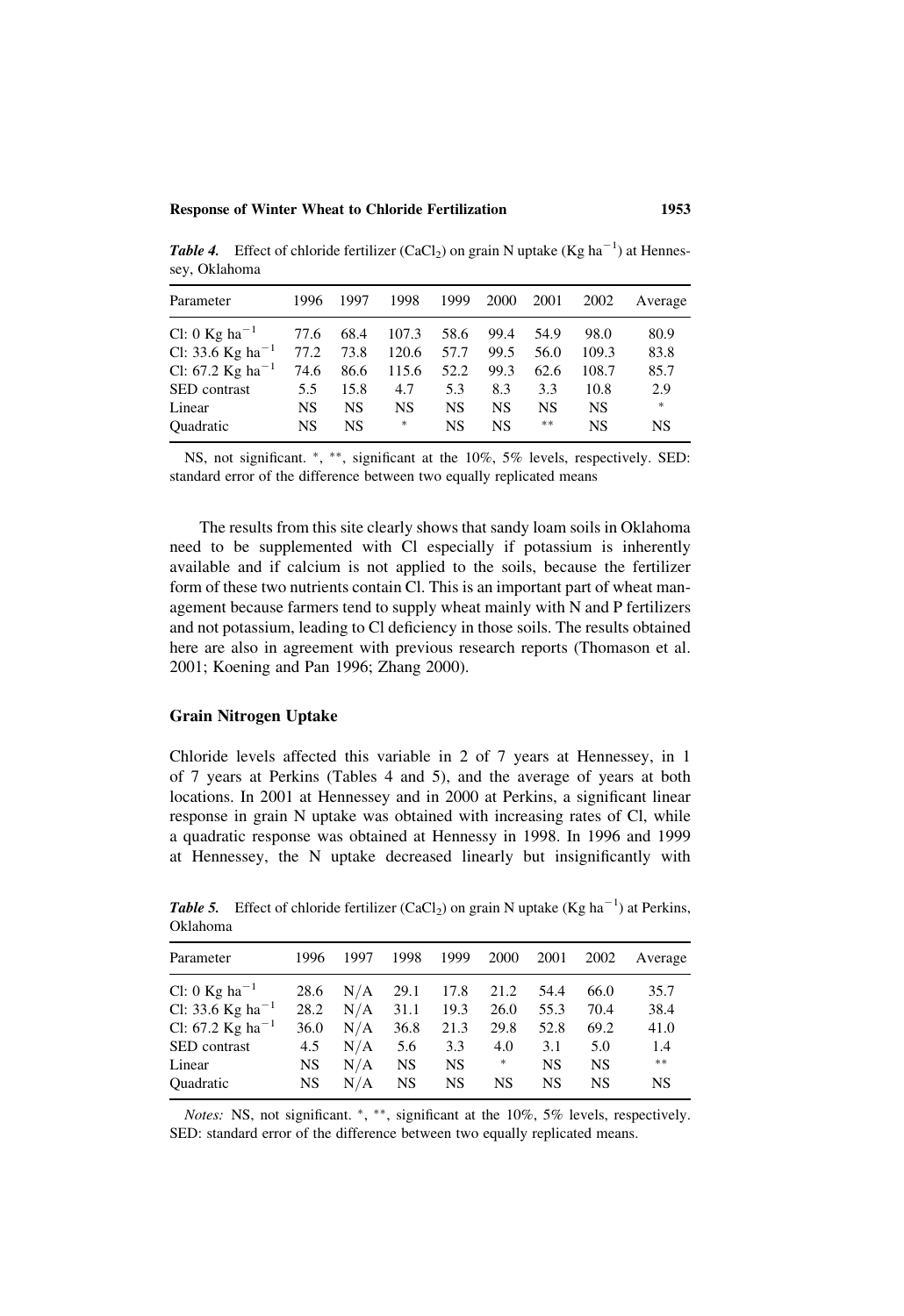increasing Cl application rates, whereas N uptake increased linearly in 1998 and 1999 at Perkins. Although significant differences in N uptake due to Cl fertilization were found only in 3 of the 14 experiments, 7 experiments showed a linear increase, and 5 of them showed an increasing and then a decreasing quadratic response. Overall, application of 33.6 and 67.2 kg ha<sup> $-1$ </sup> Cl at the Hennessey site resulted in 3.5 and 5.6% grain N uptake, respectively, compared with the no Cl check. At Perkins, the two Cl rates resulted in 7.5 and 14.8% increase in grain N uptake. This suggests that Cl has a direct or indirect effect on N uptake by wheat crop. This could be due to an antagonistic effect of Cl on  $NO_3^-$  in the leaf tissue, which might have affected N uptake in grain as reported by previous research (Christensen and Brett 1985). The physiological basis of this response, however, needs to be further studied.

## **REFERENCES**

- Broyer, T.C., Carlton, A.B., Johnson, A.B., and Stout, P.R. (1954) Chlorine: A micronutrient element for higher plants. Plant Physiology, 29: 526–532.
- Carr, P.M., Martin, G.B., and Melchior, B.A. (2001) Spring Wheat Response to Chloride Applications in Southwestern North Dakota; Agronomy Section 2001 Annual Report. Dickinson Research and Extension Center: Dickinson, North Dakota.
- Christensen, N.W. and Brett, M. (1985) Chloride and liming effects on soil nitrogen form and take-all of wheat. Agronomy Journal, 77: 157-163.
- Christensen, N.W., Taylor, R.G., Jackson, T.L., and Mitchell, B.L. (1981) Chloride effects on water potentials and yield of winter wheat infected with take-all root rot. Agronomy Journal, 73: 1053– 1058.
- Diamond, D. (1994) Determination of chloride by flow injection analysis colorimetry. QuikChem Method 10-117-07-1-B; Lachat Instruments: Milwaukee, Wisconsin.
- Díaz-Zorita, M., Duarte, G.A., and Barraco, M. (2004) Effects of chloride fertilization on wheat (Triticum aestivum L.) productivity in the sandy Pampas region, Argentina. Agronomy Journal, 96 (3): 839– 844.
- Engel, R.E., Bruebaker, L., and Emborg, T.J. (2001) A chloride deficient leaf spot of durum wheat. Soil Science Society of America Journal, 65 (5): 1448-1454.
- Engel, R.E. and Grey, W.E. (1991) Chloride fertilizer effects on winter wheat inoculated with Fusarium culmorum. Agronomy Journal, 83: 204–208.
- Engel, R.E., Ecknoff, J., and Berg, R.K. (1994) Grain yield, kernel weight, and disease responses of winter wheat cultivars to chloride fertilization. Agronomy Journal, 86: 891– 1986.
- Engel, R.E., Bruckner, P.L., Mathre, D.E., and Brumfield, S.K.Z. (1997) A chloridedeficient leaf spot syndrome of wheat. Soil Science Society of America Journal, 61: 176– 184.
- Fixen, P.E. (1993) Crop responses to chloride. Advances in Agronomy, 50: 107–150.
- Grant, C.A., McLaren, D.L., and Johnston, A.M. (2001) Spring wheat cultivar response to potassium chloride fertilization. Better Crops, 85 (4): 20-23.
- Grant, C.A., Lamond, R., and Mohr, R.M. (2003) Chloride research: What have we learned? In 2003 ASA-CSSA-SSSA Annual Meetings Abstracts [CD-ROM]. American Society of Agronomy, Crop Science Society of America, and Soil Science Society of America: Madison, Wisconsin.